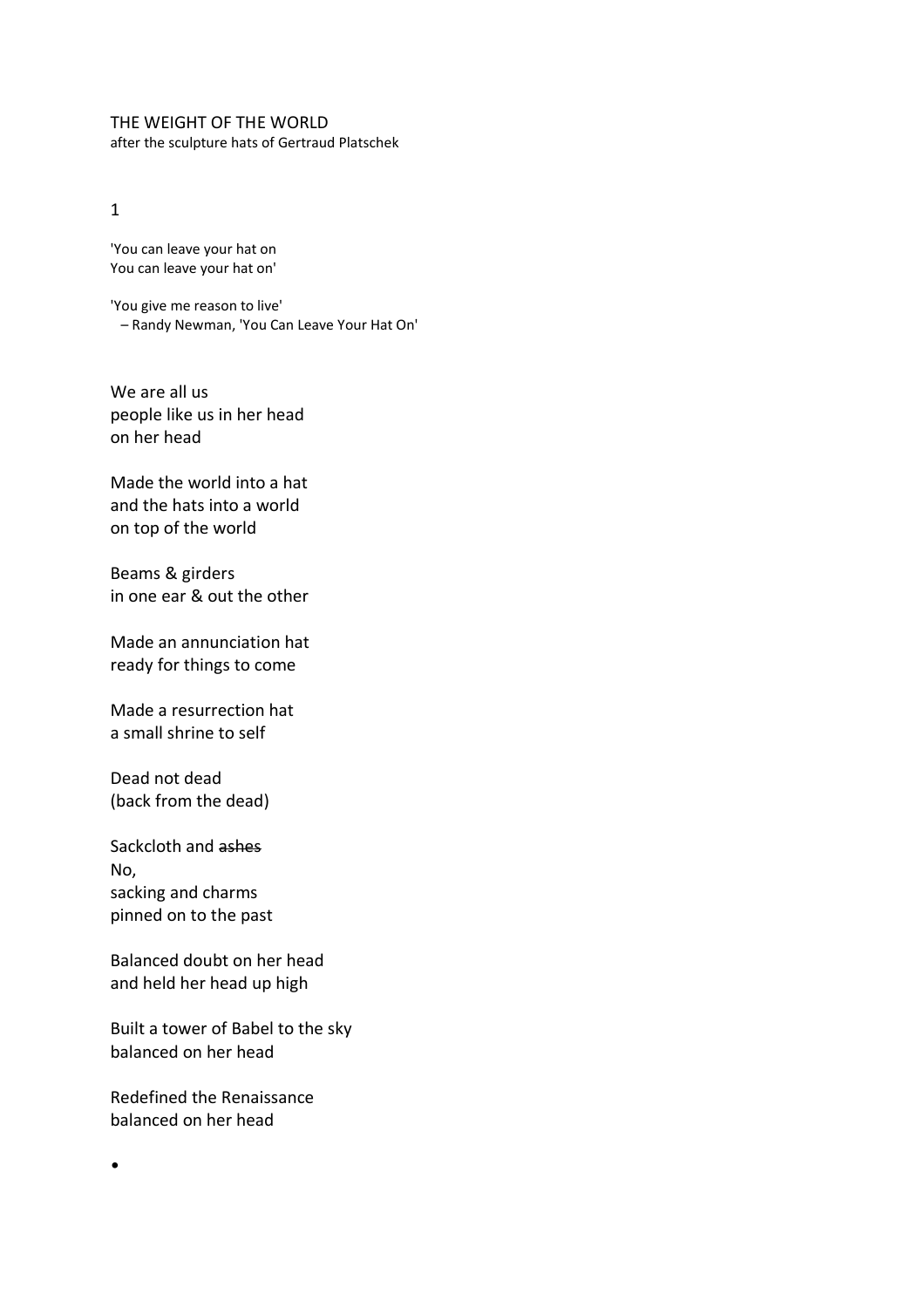Four hats pinned to the wall; four in the dressing up box: photoshop opportunity

Windows on all sides cantilever construction

•

colander pomander coffee grinder strainer netting

Crumpled box and stuffed socks

the suns that tin cans make when you shine a light

the shapes that cardboard crumples into

the grid of cartons the grimace of dust

winged silhouette chance encounters

Collaged the weight of the world onto herself

•

It flows it stutters it is all angles it is taped & tied together

is drawn and sewn and taped and tied and encountered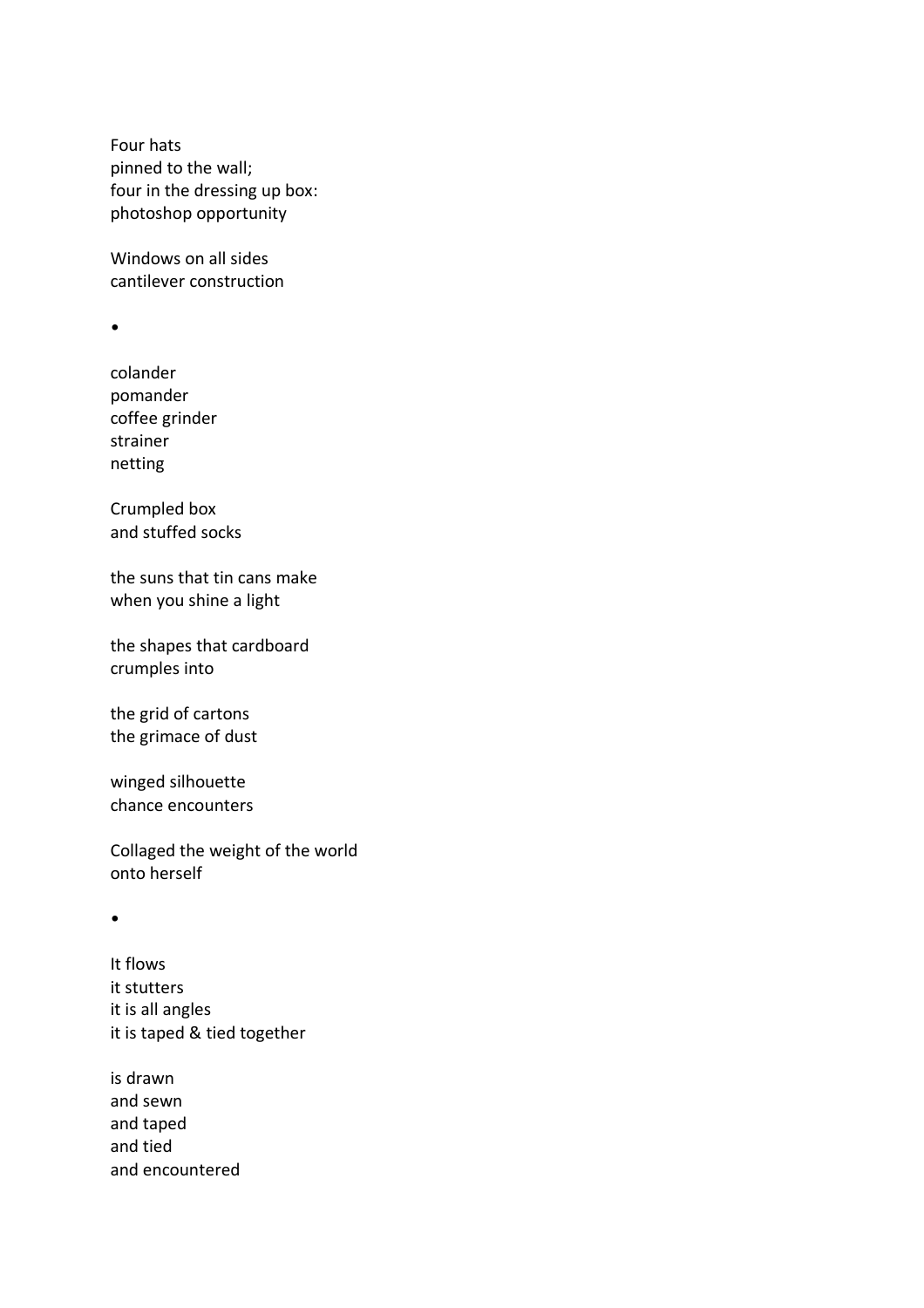## and imagined

is put on Instagram

It is a living sculpture a liberated sculpture

is taken from the wall and worn and paraded and danced under and arranged

It is imagined then put back in its box

It is pinned up is lined up in a row is collected & selected discarded once worn

•

The architect of millinery builds as though you could wear it to town or inhabit the catwalk

She folds and scrunches and staples with sacking and fabric and string

Cardboard beaks plastics & stockings speak of utopia:

a fool's hat laid carefully in the corner eyeholes patched and ragged

sticks & sawdust tied to buildings nobody could live in.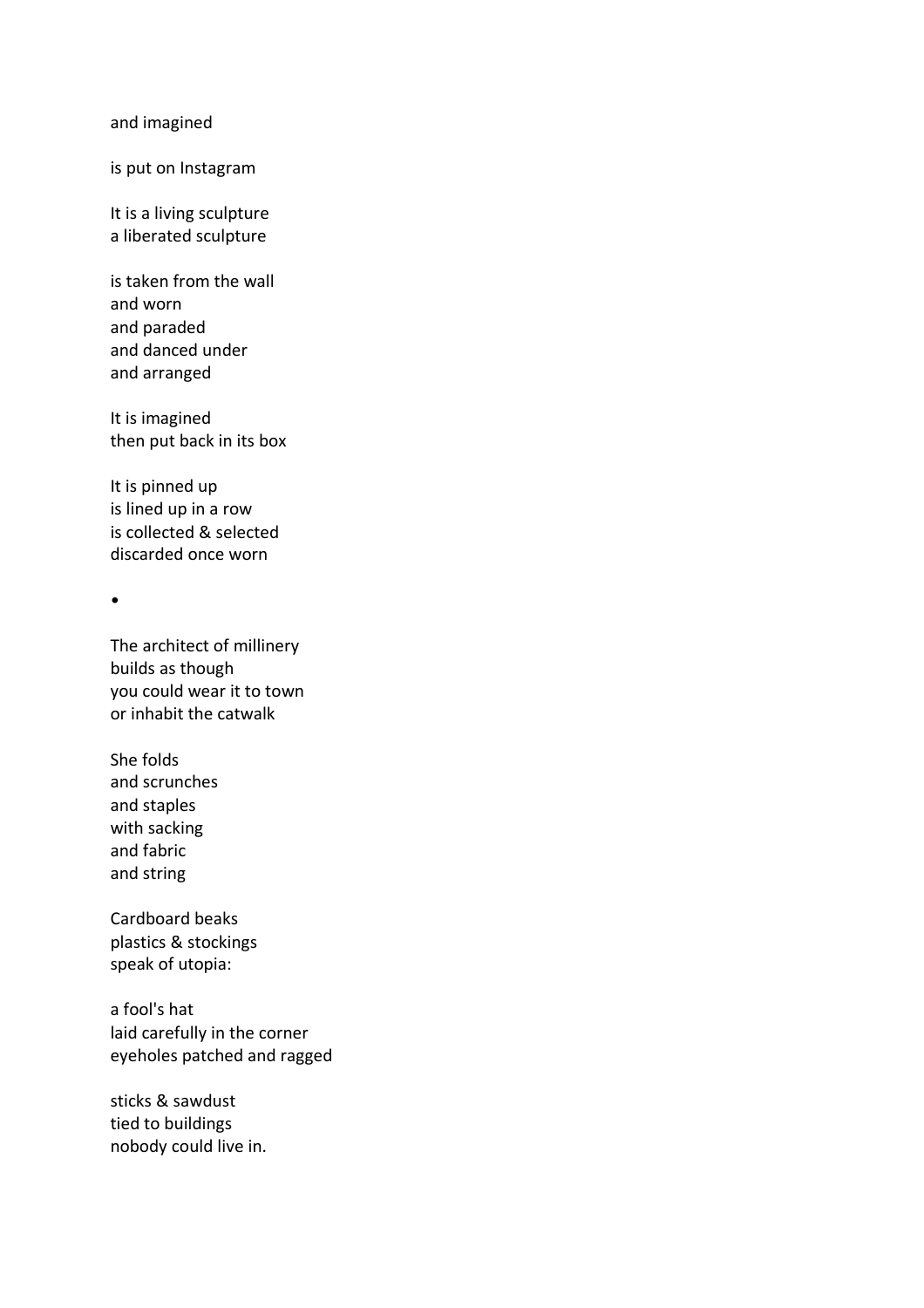•

The section of trunk is a population map of a dense city

Split wood shows the major routes of entry and exit

escape and revelation

•

She cannot see what she is wearing

It is far and away the best thing she has ever done

is a form of knowledge we cannot understand

is intuitive fashion that follows the line of discontent

and should be back in school

•

The badly patched tarmac has sunk under the weight of its own conviction

Double pay overtime having spent all day talking to each other

•

The blue sky has surprised the morning after a night in the dark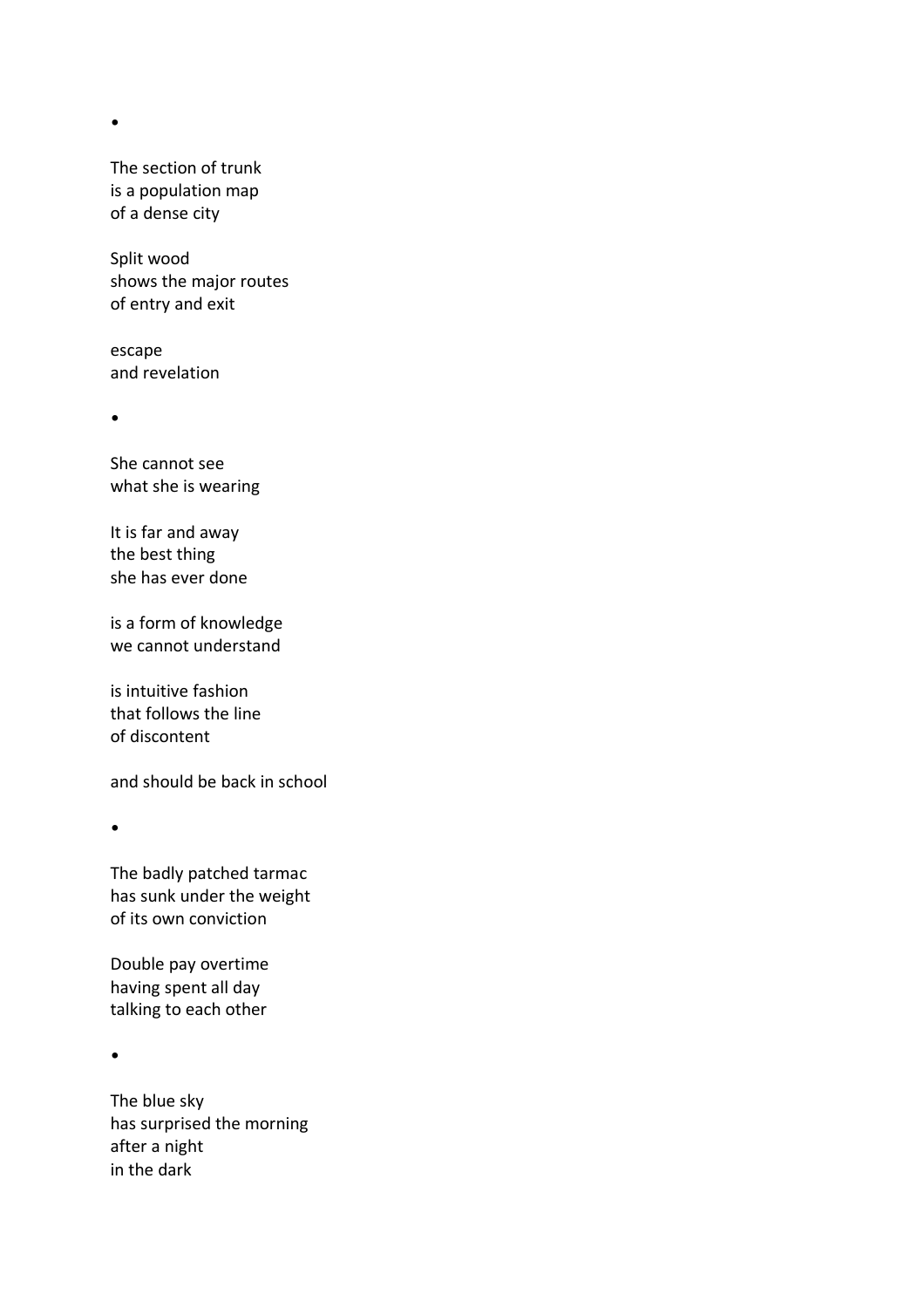Away with plans & diagrams let us build each other's dreams and hide our eyes

We built this city out of birdsong

the call of ducks leaving and returning

the grunt of the first lorry arriving at the metal works down by the creek

the faint grumble of cars on the bypass

Leaves uncurl in the sun

the patio table rotated

makes a new room to work in outside

•

I put my writing hat on and sit out in the garden

thought I'd done with all this nonsense

but now I must interact again with the same story:

an androgynous angel is stunned and frightened as he enters the room

Nothing changes

An angel and a surprised Madonna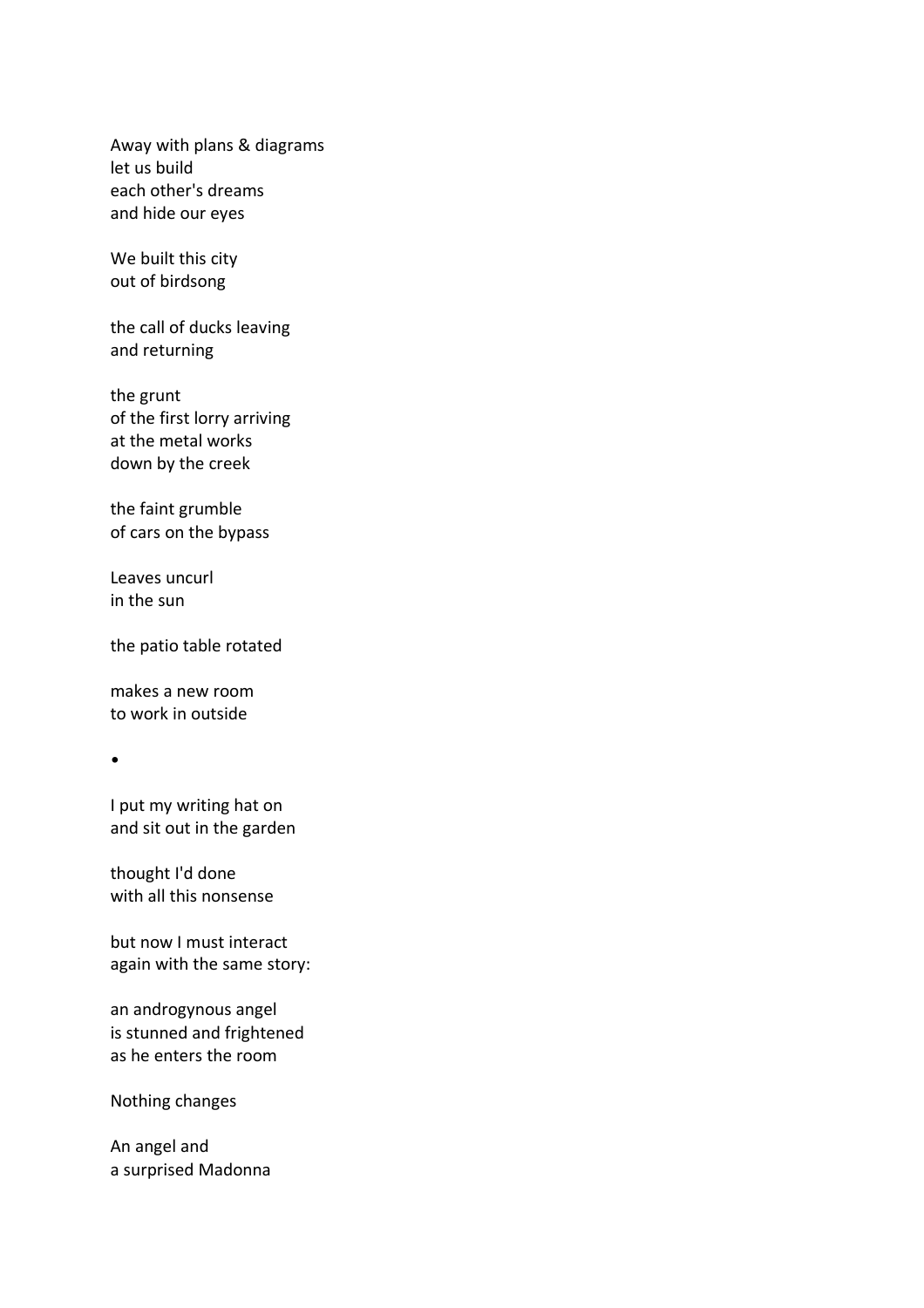## Nothing changes

a puppet show a flaking painting a comic strip an installation a flickering tv screen a primary school play

Nothing changes

•

Dead not dead breath removed

(As though angels were a thing)

She could not see what she was wearing

(As though these hats were real)

Kept these things in her heart

(As though memories could last)

•

Sometimes kneeling sometimes standing sometimes airborne

Together in a room but separate Worlds apart

The sacred has touched the world

the card & fabric embrace her head

Questions not answers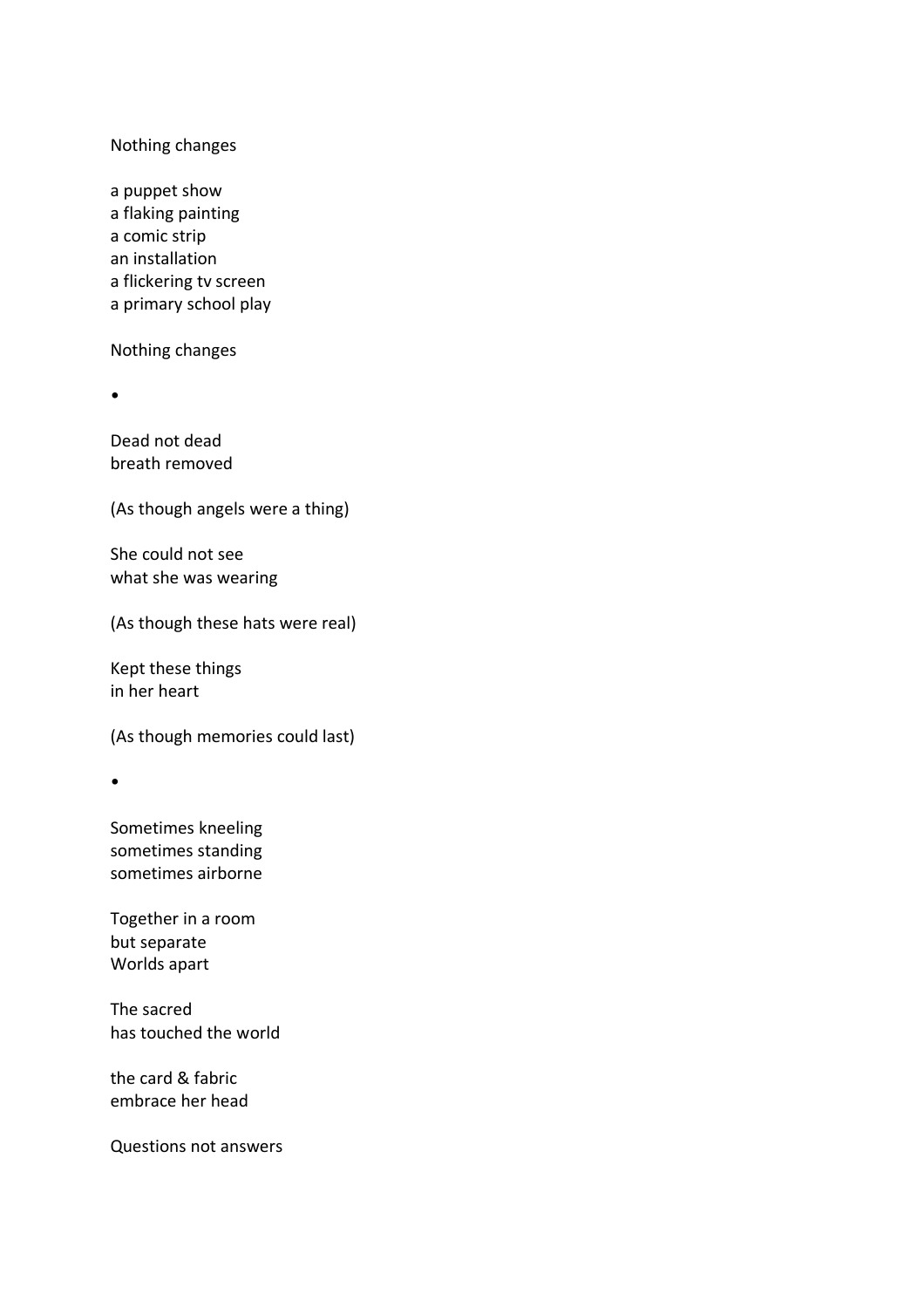Fantastic uniforms and costumes

encounters with the impossible

Perhaps you believe?

We are awash with experience

•

Do women have to be naked to get into The Met heaven?

Dating & mating protocols may have changed

Gabriel can't just barge in like that

looking radiant with his halo aslant

•

Painting is a mirror and sculpture is a wall we walk around

Hats are windows with the shutters drawn

implied hats float unseen above paintings with no headwear in

They are the unsaid words revisionist interpretations ready to wear

do it yourself theology amateur architecture with inconsistent details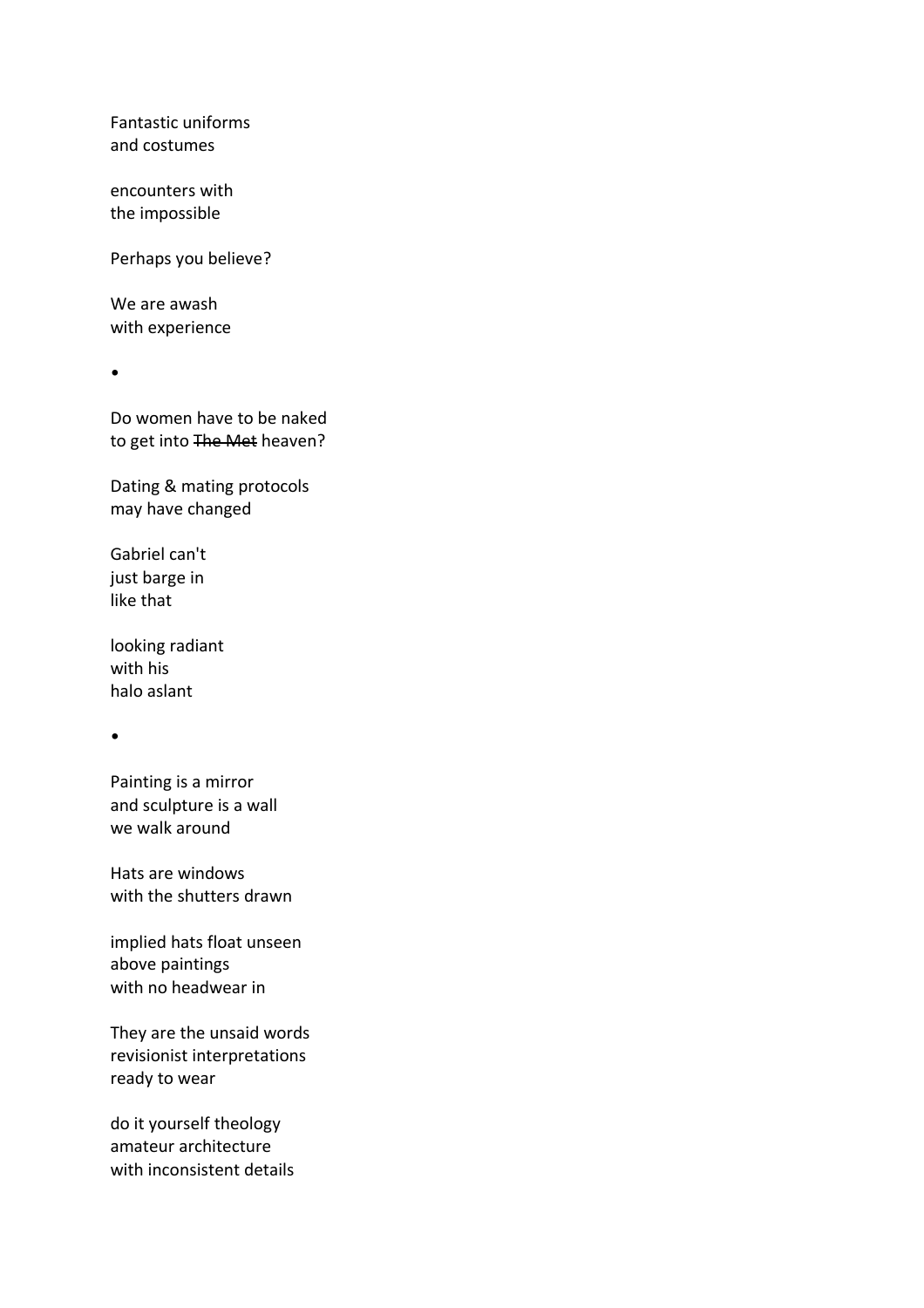I haven't got a thing to wear and I am wearing it now

The artist almost always ignores the metaphor in the word 'overshadow'

but hats overshadow us all disrupting the iconography of self & the sacred

the sacred self encountering the other as it invites itself into your room

The annunciation is a hinge the hat is a window

the angel is a visitor the hat is here to stay dramatizing the head

a prop with multiple layers of signification and sacred overtones

a new iconography of the perfect woman as imperfect woman

the foundation of a city built by herself

The viewer will have to be taught to read the language of hats and architecture

to decipher the folds of association the meaning of wit and headtop theatre

the normalized retreat of women from the public sphere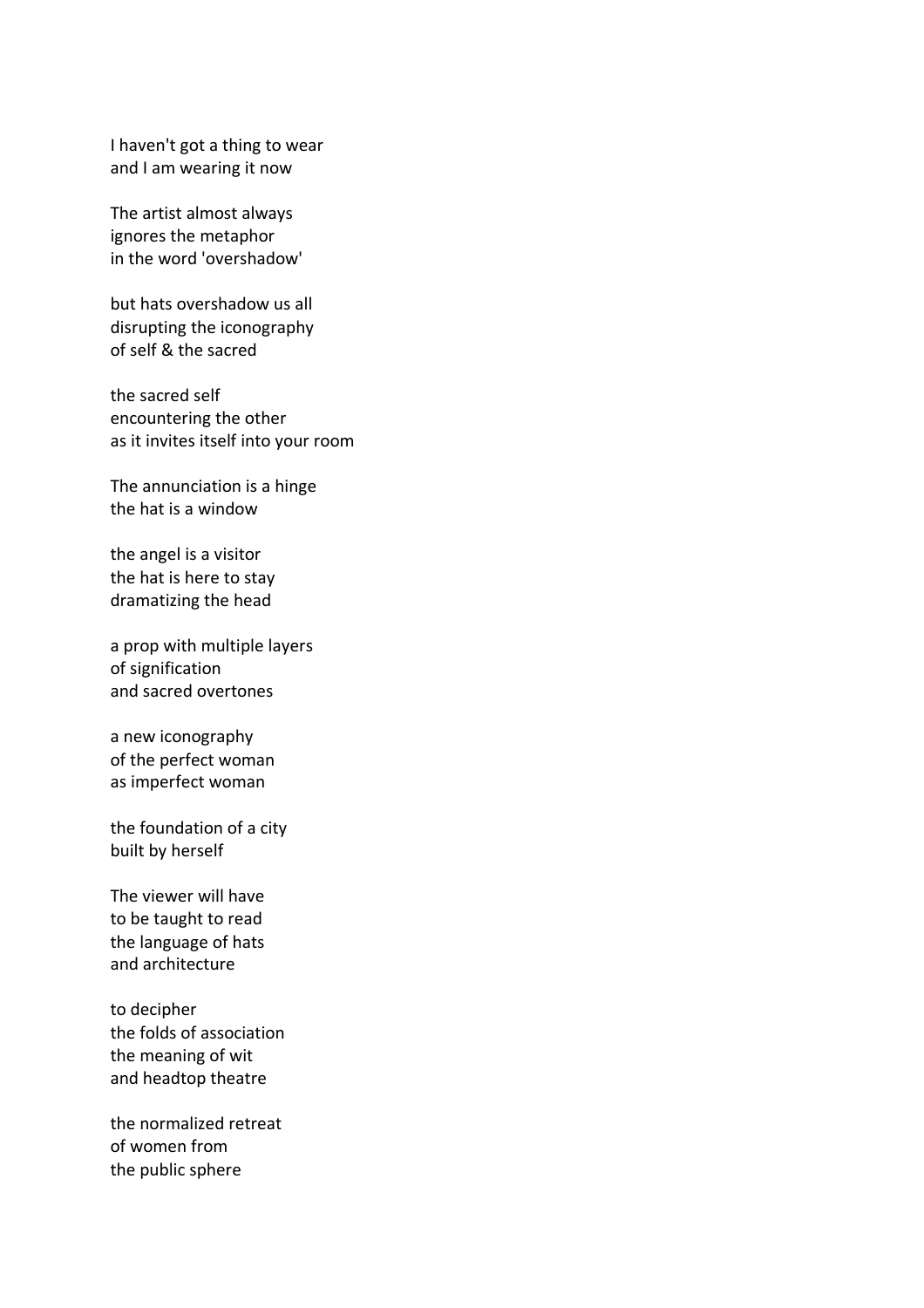into private architecture

•

Narrative time in spatial terms is frozen in this image

Looking is an act of attention:

sight lines in a sequestered space

viewer & artist separated

the rules of domestic architecture contravened

An intimate whispered approach to self

the sketch & model the model modelled on the model

a person with her head in the clouds architecture of her imagination

ignoring the architecture of the annunciation I presume to mis-read

turn upside-down and relocate in the city of self

•

Cropped & modified the narrative plane

and placed it on her head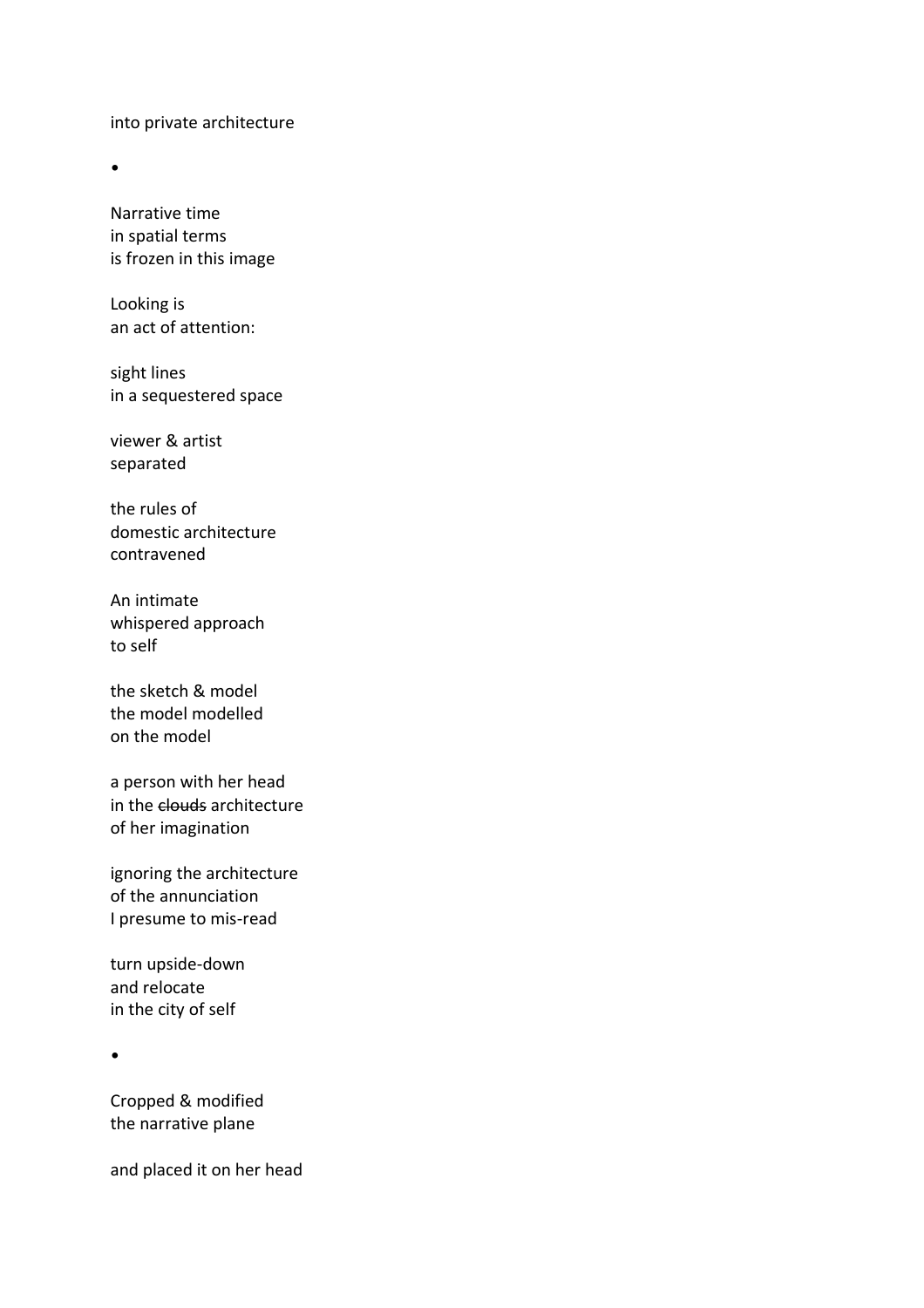Picked up her discarded socks

and placed them on her head

A human armature passive & wide-eyed

to support what she placed on her own head

•

Built a city of self and made herself a building to inhabit

Built a city of self and made herself became a building to inhabit

a sculptural context to mirror the internal

a box of self balanced on her head

a collage of the imaginary imposed on herself

a constructed set for the angel to inhabit

and not bother her

•

Convince us what we're looking at: a constructed set as reality as long as we believe in what the camera shows

The scale of the hat offers a false perspective: the architect & actor remains emphatically close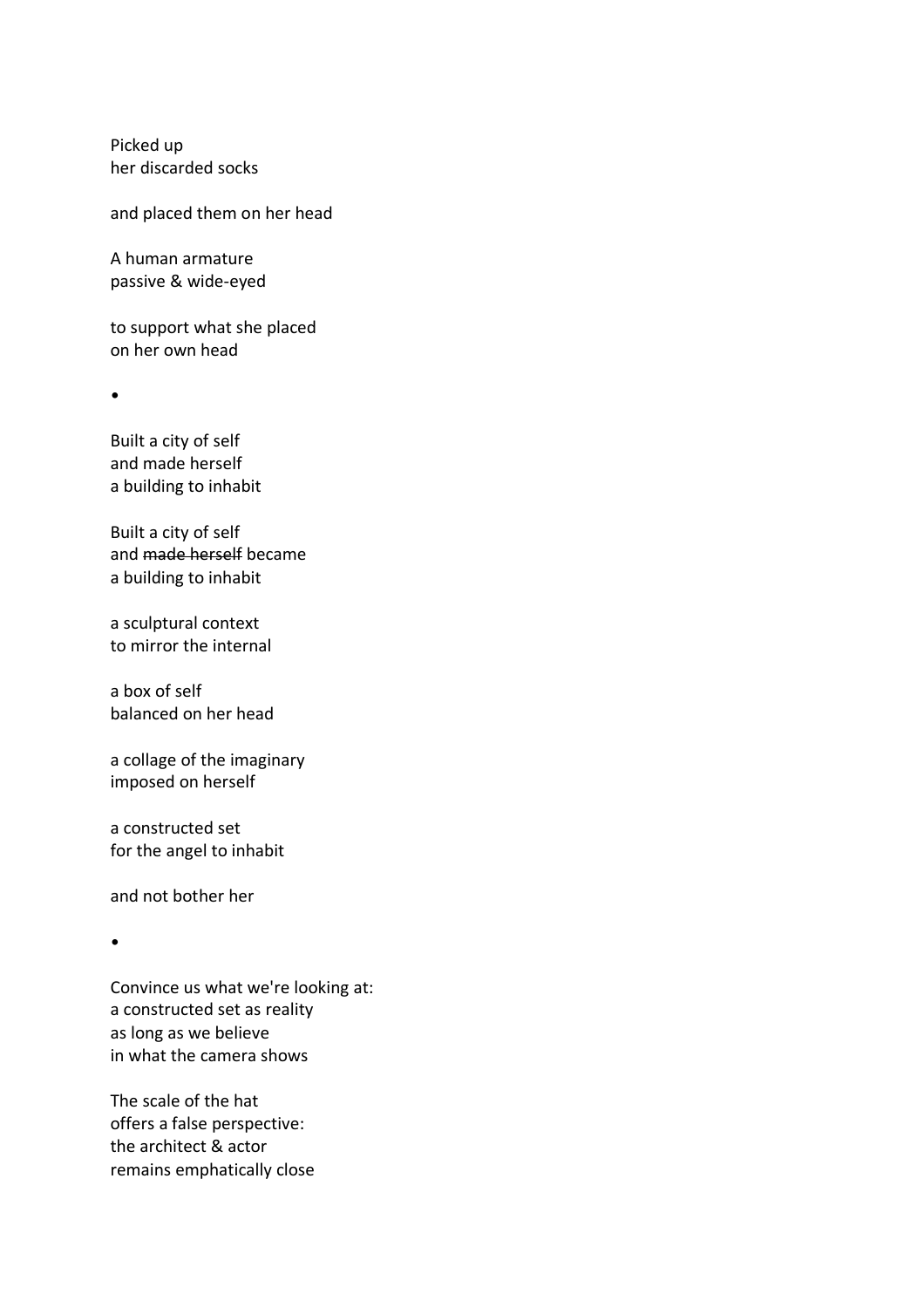a wide angle lens is not required nor is building consent or any contractor

Very little space exists between the building and the head

the absent angel is suspended between God & woman

banished from what is central, autonomous and unique

individual even

•

Post post post post modernist architecture

built from discarded card & paper & string & socks (did I mention the socks?) & felt & cans & careful collage

She is the star of her own show

a silent angel excluded from her own story

a stage set for a queen who needs no courtiers

A poet would understand the lack of words

We are all us all them, *other*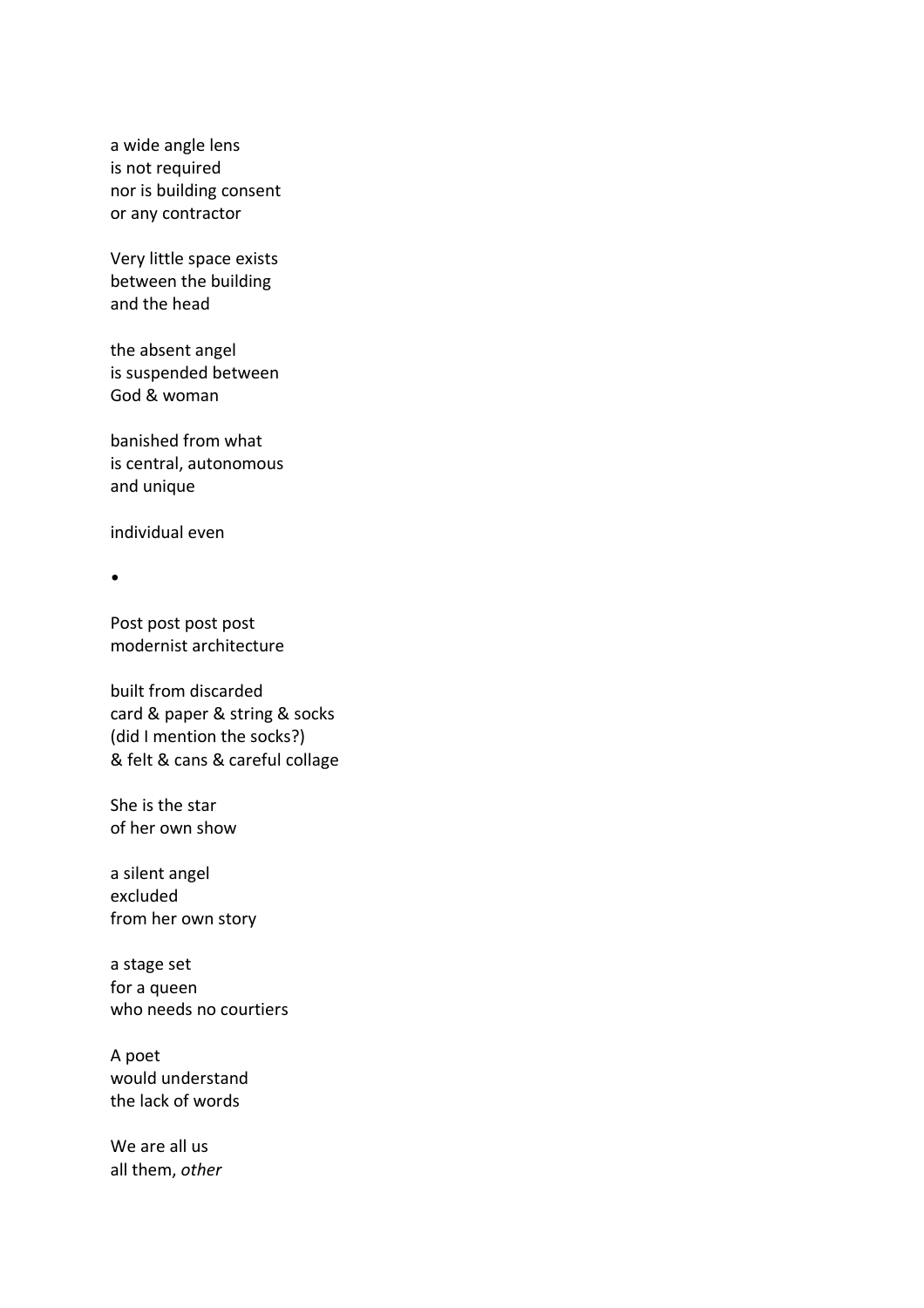People like us

besuited bedevilled behatted

## 2

'An angel is nothing but the personified meaning of the questions we ask' – Raoul Schrott, *The Sex of the Angels, the Saints in Their Heaven*

There is no path to purpose but I ask that you hear me out and allow me to explain.

Refresh your memory by experiencing the angel at a certain point in time,

make a new hat and put it on: millinery seems especially relevant here, meaningful

to us all. Mary often crosses her arms over her chest, I often cross the road.

See what I am doing? It is poignant and your life has been utterly changed if you want

it to have been. We dwell in different worlds but the hat is sacred and we must

ask ourselves the big question: Where are the angels and why do they not wear hats?

Divine inspiration cannot be constrained by felt or cloth, cardboard or wire; photoshop comes in handy.

Divine intervention is unlikely, but you never know, do you?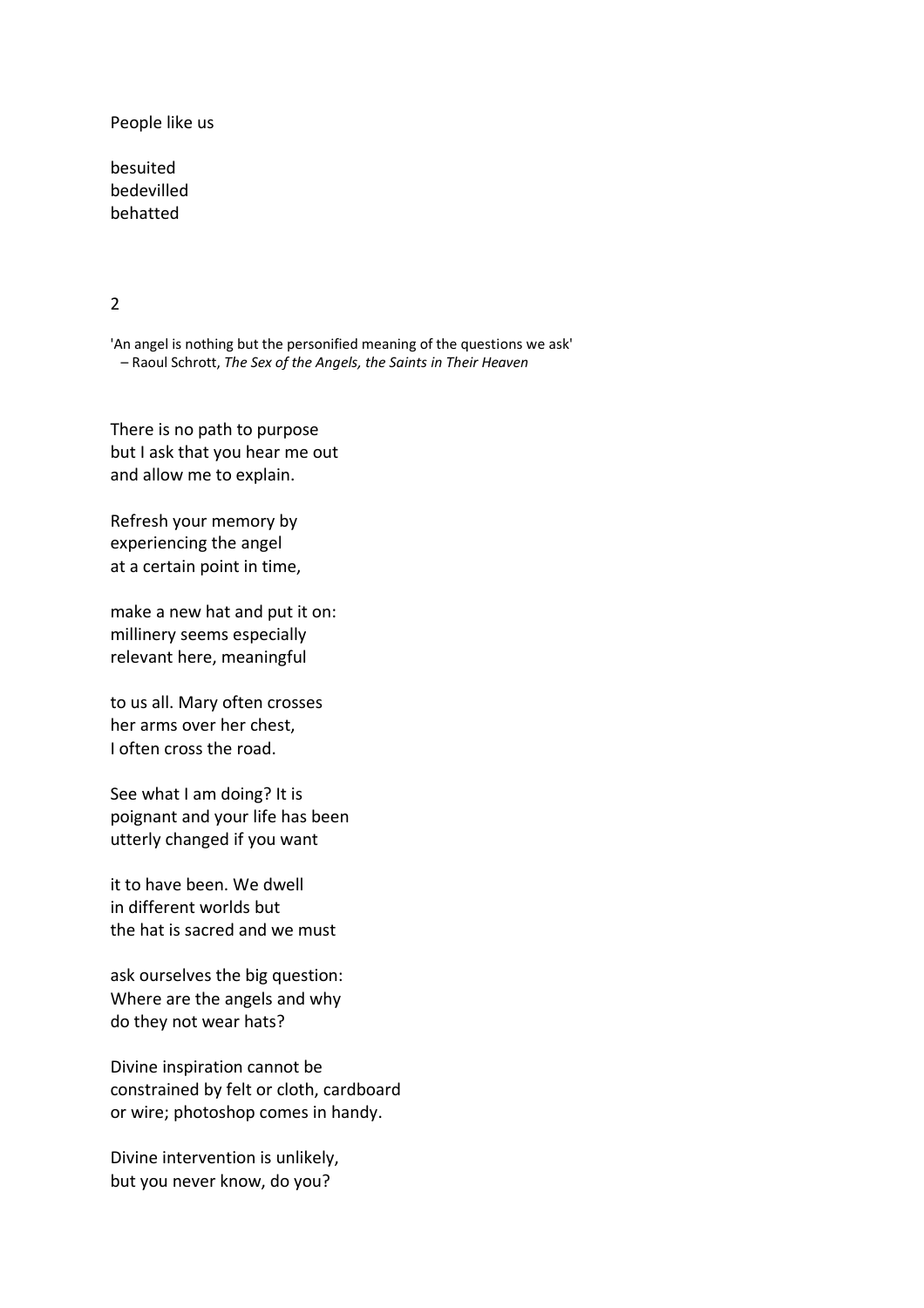Perhaps you are on sacred ground,

perhaps you are filled with wonder and feel that you are inspired? Good luck with that! I will not offer

epiphanies or inspiration, tea and biscuits is about my limit. Angelic encounters can be wearying, so

sit down and take the weight off your head, put your hat aside, let us enjoy this visitation.

•

Any encounter with the sacred takes time to make sense of, ideas gradually gather a life of their own and ideas need nurturing before we share them with each other. Regard these events as a nice surprise, not just for the privileged few. Convince yourself that there are angels everywhere and you will start to see them, meet them, especially when you are not looking or are asleep.

Was it actually an angel? Does it matter? It was a dream, an encounter, abandon sense for the impossible, a new way of seeing. What are we about? How has your life been changed? Make a hat and remember to shape your belief into a collection of hats and photographs as you re-acquaint yourself with sorrow and grief, hat moulds, sellotape and string. Capitulation to an omnipotent lord seems to be the norm, so swat away

the dove and make room for robes and wings, demand equality of thought and theology, more room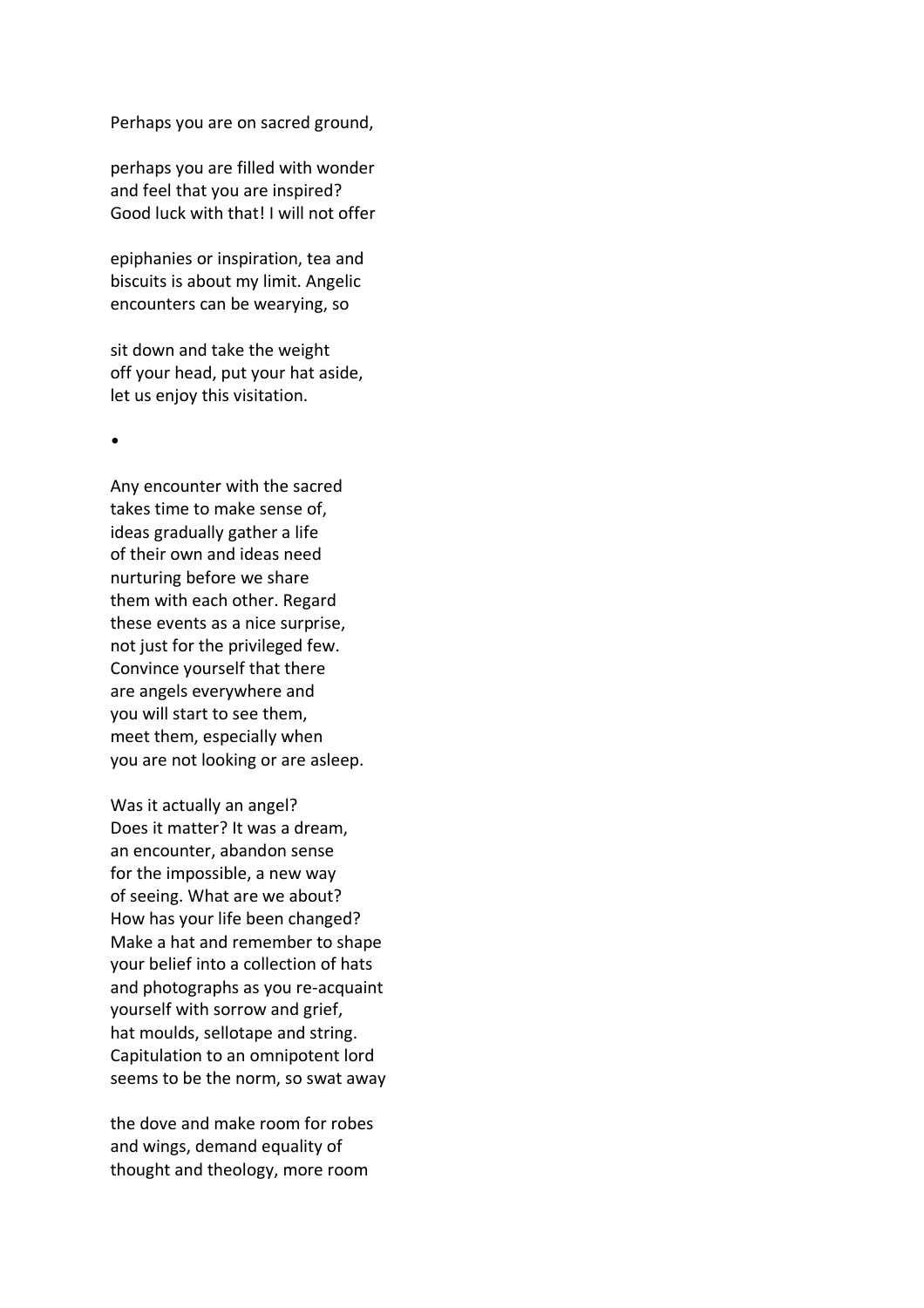on the canvas; physical beauty, piety and purity can never be enough. We need to see differently, see our way to avoid the angelic bird of prey and take back control of our lives. The figure in my mirror is attentive, but she cannot reflect enough, prefers to walk away from this annunciation and live as the reflection of another self.

•

Painting is an illusion, angels do not float above our selves nor deliver surprise messages or sperm in the sleepy corridor of dreams, cleverly set in the convent of ruined self between the angel and the book.

•

*What is the annunciation?*

A shadow of death and the end of liberation.

*What is the annunciation?*

An abandoned future and the curse of unwanted children.

*What is the annunciation?*

Spatial and temporal complexities tied up with purple thread.

*What is the annunciation?*

An anachronism within popular theology and culture.

*What is the annunciation?*

An act of religious meditation and public ritual.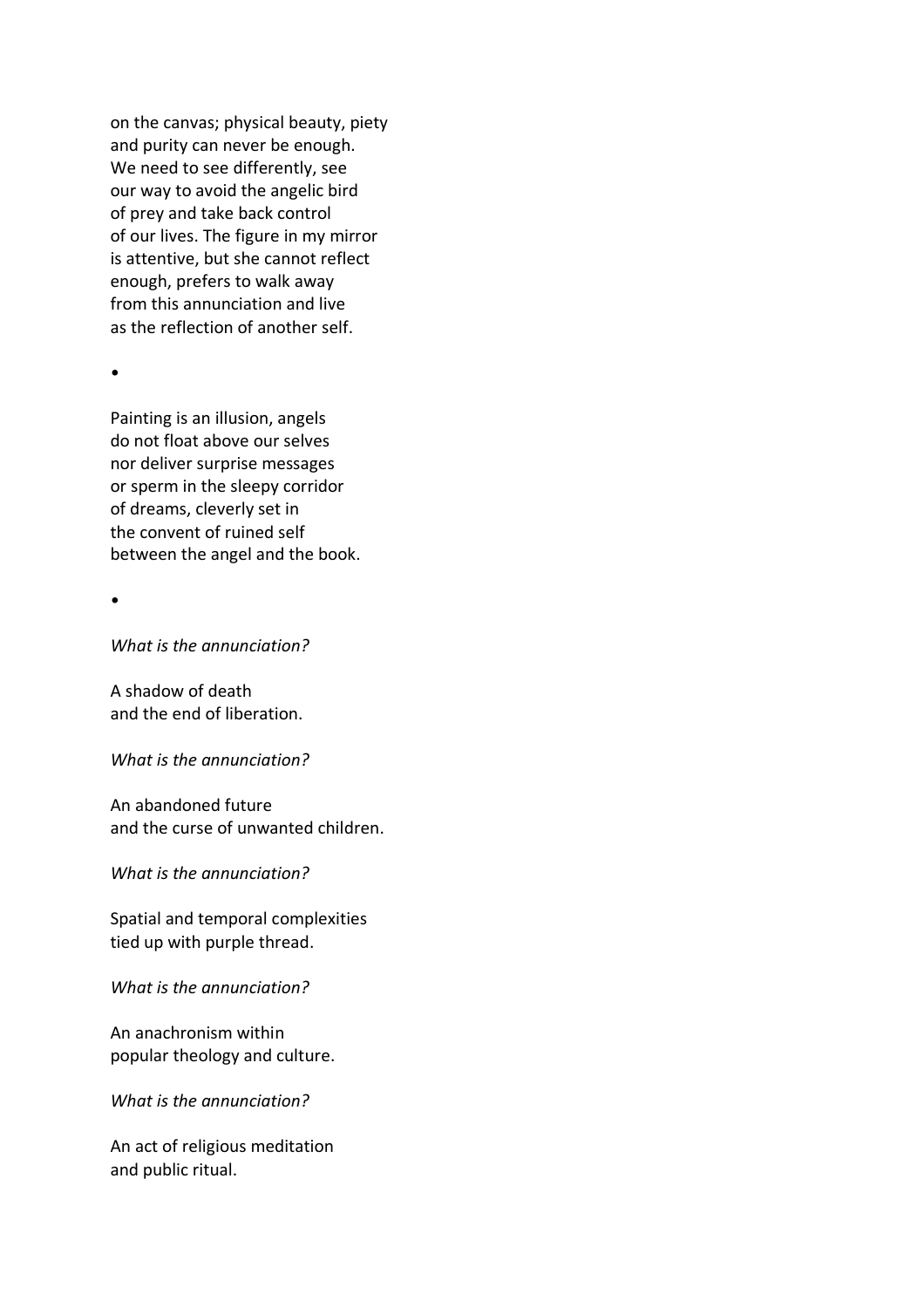*What is the annunciation?*

A depiction of space dramatizing difference.

*What is the annunciation?*

Narrative time outside time, temporal order frustrated.

*What is the annunciation?*

A manual for public worship around multiple texts as text.

*What is the annunciation?*

Detached and desocialized females deserving a feminist response.

*What is the annunciation?*

Visionary experience or knowledge, religious ecstasy imposed.

*What is the annunciation?*

Mary leans in to hear then backs away.

•

•

A line of separation between two: the whisperer pulls back.

Tumbling figure inverted cuts and fills visual space.

Salute and touch the earth below the suspended message.

Gesture triggers memory; angel dominates the space,

assumes another meaning.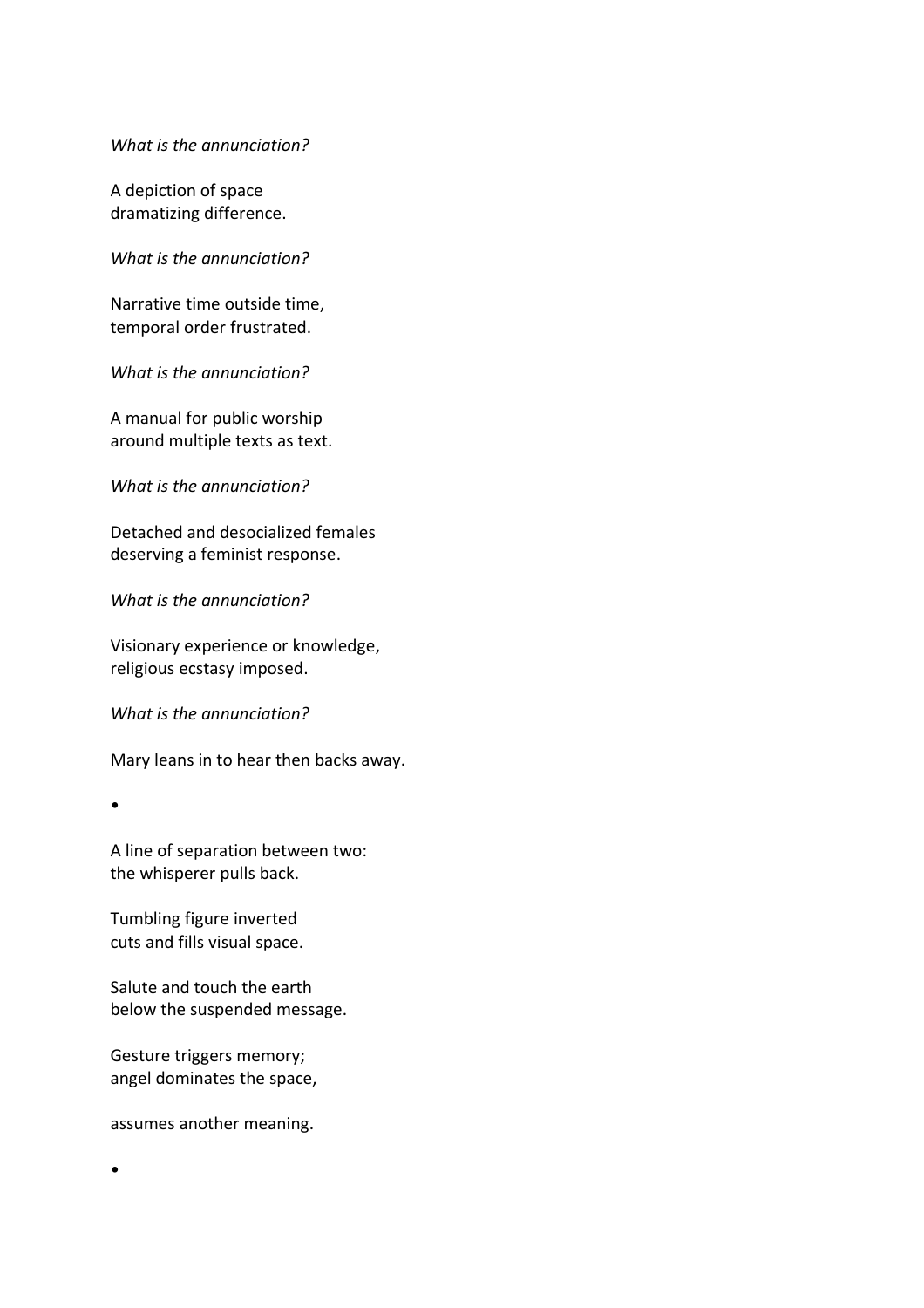The modern art space may be thought of as the lens through which we represent the scale of the room, floor and window a contemporary parallel to the past, a strata of visual deception akin to false perspective.

Elevate the horizon and confine Mary to a narrow strip of floor, her gaze drawn deeply into the space of composition. She is preparing herself for dialogue with the angel, who descends from a higher viewpoint, subverting rational space.

Even if hung in an exhibition, neither angel nor God exist and will not be able to visit. The photograph is startling to behold, forcing us to engage with the symbolic purity of its narrative content, although nothing sacred is visible.

Digital precision and flatness have come down to earth where sorrow dwelleth, migrating image into the fibres of the paper without leaving a trace. It is a subtle disavowal of religious association, suspended between God and man.

•

Let us focus on headwear, what the best dressed woman is wearing. In the foreground, standing in a blue dress with a red shawl, there is a young woman on the cusp of an important moment in her life, yet she has no hat.

To the left, the angel is kneeling on a white cloud. One hand is raised, whilst the other is holding thee lilies. Pink fabric billows from Mary's shoulders as she turns away. Neither are wearing a hat.

The light of the crescent moon defines the silhouettes of the forms in the composition. Colour carries symbolic significance but no-one is wearing a hat.

Mary's simple clothes emphasize her humanity, and she is wearing blue, a colour that symbolises divine love. Her cloak mirrors the wings of the angel, but she is missing a hat.

When the angel Gabriel appears to Mary she reacts with surprise and takes time to listen and question the words of his message. If only she was wearing a hat.

The viewer's attention is drawn outside the confining psychological space constructed by walls to the facial expressions of the women as outward manifestations of their inner hatless selves.

Neither merely naive nor decorative, *The Annunciation* presents an original, complex and powerful image of Mary as an autonomous subject whose hat is conspicuous by its absence.

•

If the gospel account tells us something about the Annunciation, it says nothing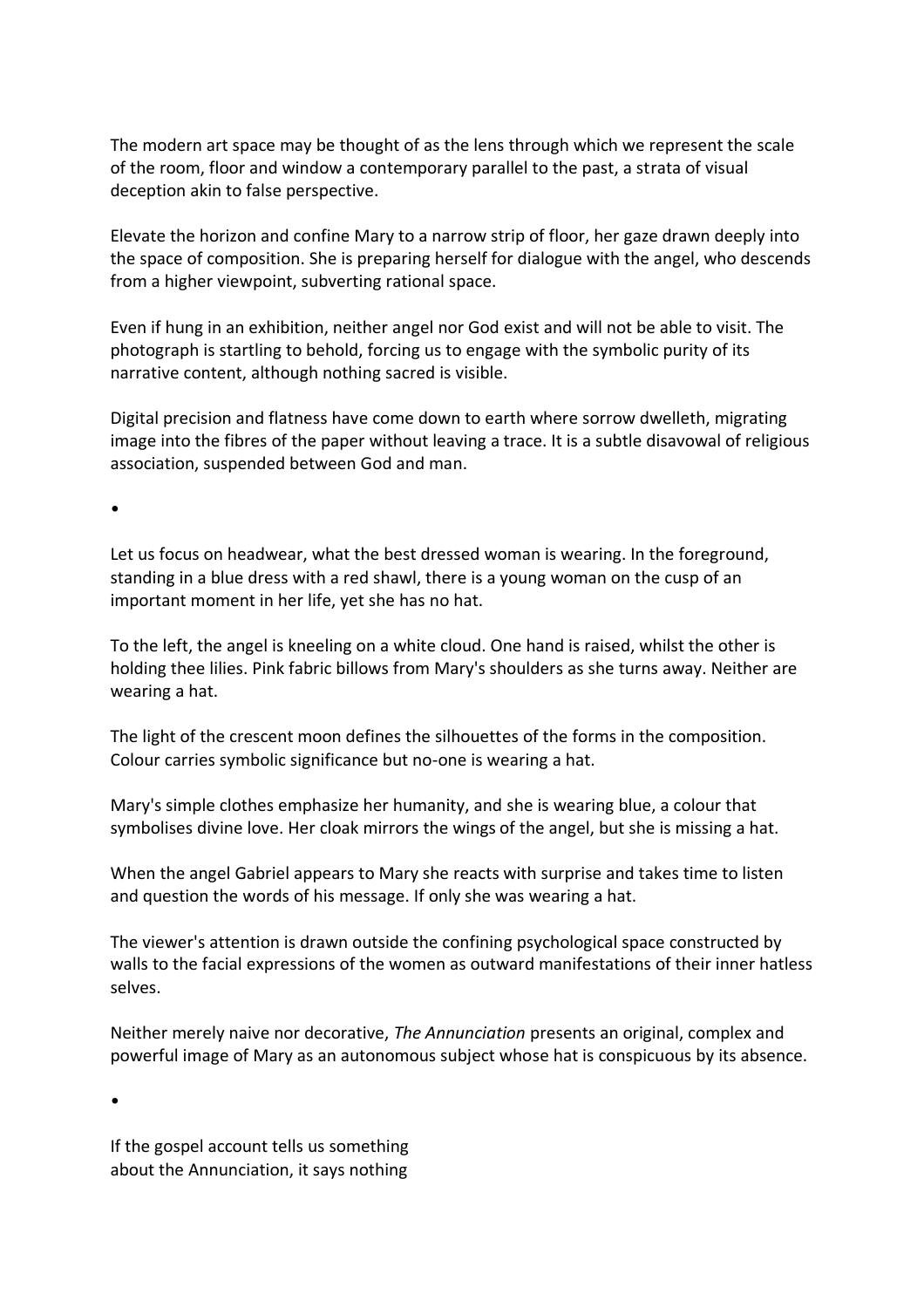about how the Incarnation happened.

This is the God eye cannot see.

A deeper level of meaning only emerges in the spaces between intense listening and long pondering in human hearts.

This is the God eye cannot see.

The Annunciation extends out in time, a very successful communal enterprise because of the normality of the image.

This is the God eye cannot see.

•

What would Mary do? On current evidence not a lot, she tends toward meek and mild, head hung low as she hides in her sanctum and ponders things in her heart, unshocked by the angel bursting in like that or by what he's said. She asks one fairly logical question and once answered accepts what's going on.

What would Mary do? She'd rummage in the recycle box and find some cardboard, to crumple, tie rags around the shape, string it to her head, post it on Instagram. 'You won't believe who visited today,' she writes. 'I was so shocked, I made a hat.' In fact she's made a few, masking how she feels.

What would Mary do? I'm going to give that some more thought. She's greatly troubled and perhaps the hat is not what it appears to be. Perhaps it is a mediation on the act of creation, angelic violation, or a critique of social change? Maybe it is *#metoo* re-aestheticised for a new era, a sublimation of human impulse and ambition.

What would Mary do? Well what would anyone do? Use all her architectural skills and training to subvert the iconography, reinvent the halo as a torn edge of fabric or card, write her own